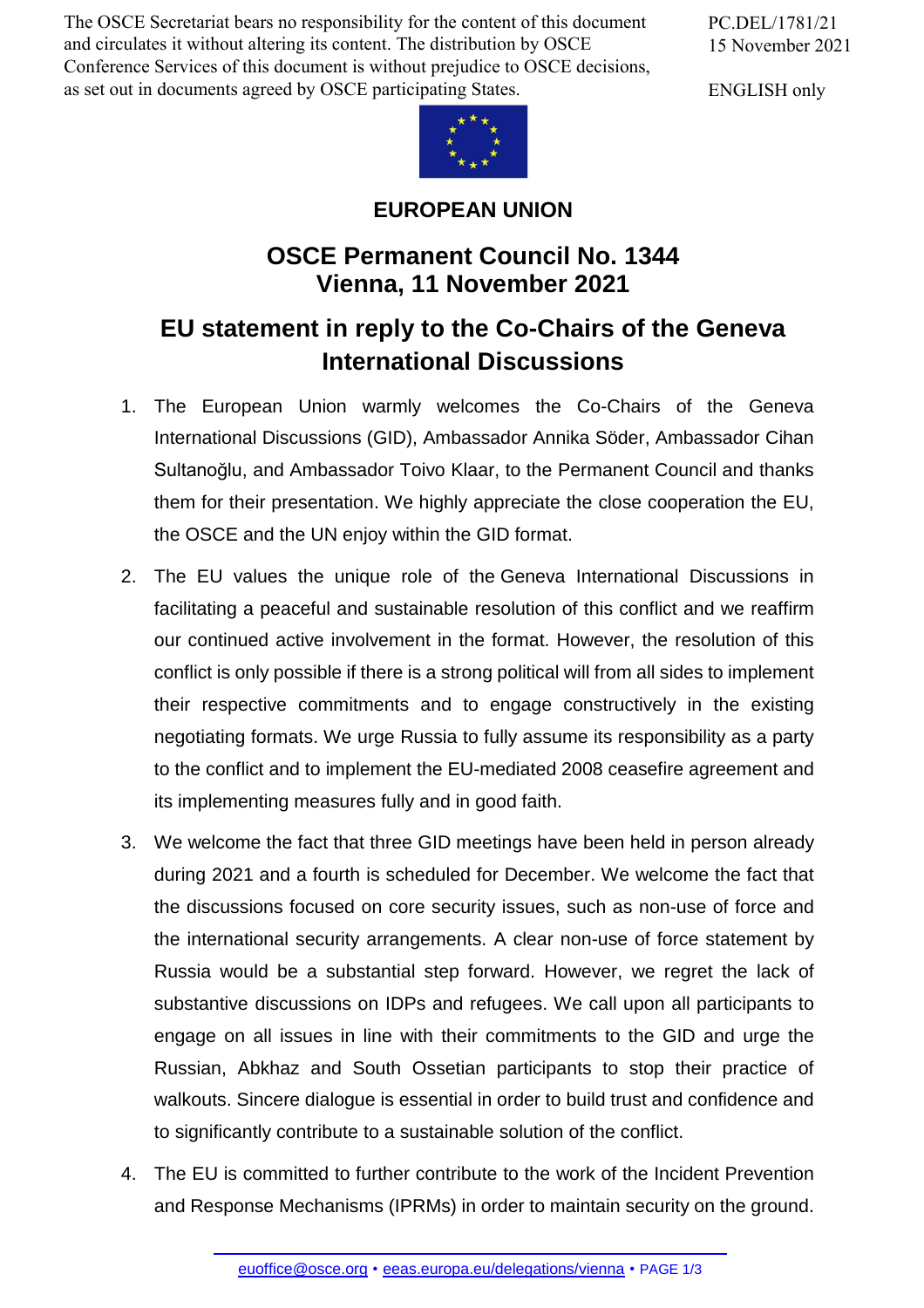The IPRMs are a unique opportunity, together with the EUMM-managed hotline, to exchange information, discuss and solve concrete issues, defuse tensions, build confidence and maintain stability. We therefore welcome the fact that we have had three Ergneti IPRM meetings during 2021 and urge for the immediate and unconditional resumption of IPRM meetings in Gali, to be held in line with the established practices and without any preconditions.

- 5. The EU also fully supports the Co-Chairs' efforts in promoting the meaningful participation of women in the conflict resolution process. We are also pleased that issues and challenges faced by conflict-affected women and girls are being discussed in the GID.
- 6. We reiterate our concern about the continuing Russian illegal military presence in the Georgian regions of Abkhazia and South Ossetia and the military exercises conducted there in recent months. We would also like to highlight that the continued practice of detaining Georgian citizens near the Administrative Boundary Line run contrary to the principles of international law and commitments undertaken by Russia, including in the EU-mediated 2008 ceasefire agreement and its implementing measures. We call for the immediate and unconditional release of Mr. Irakli Bebua and all other illegally detained Georgian citizens. We also call for continued efforts to achieve progress on the outstanding cases of missing persons.
- 7. We deplore the fact that some Georgian citizens were prevented from crossing the administrative boundary lines during the conduct of the local elections on 2 and 30 October, thus depriving them of their right to vote. This is a clear violation of sovereignty and territorial integrity of Georgia within its internationally recognized borders.
- 8. The EU once again underlines its deep concern about the continuing deterioration in the human rights situation in the Georgian regions of Abkhazia and South Ossetia. The ongoing violations of the freedom of movement, including through the closure of crossing points along the South Ossetian Administrative Boundary Line, and the actively pursued so-called "borderization" process, continue to severely impact the security, safety and well-being of the local population. We urge the Russian Federation to ensure that the restrictions to the freedom of movement are lifted.